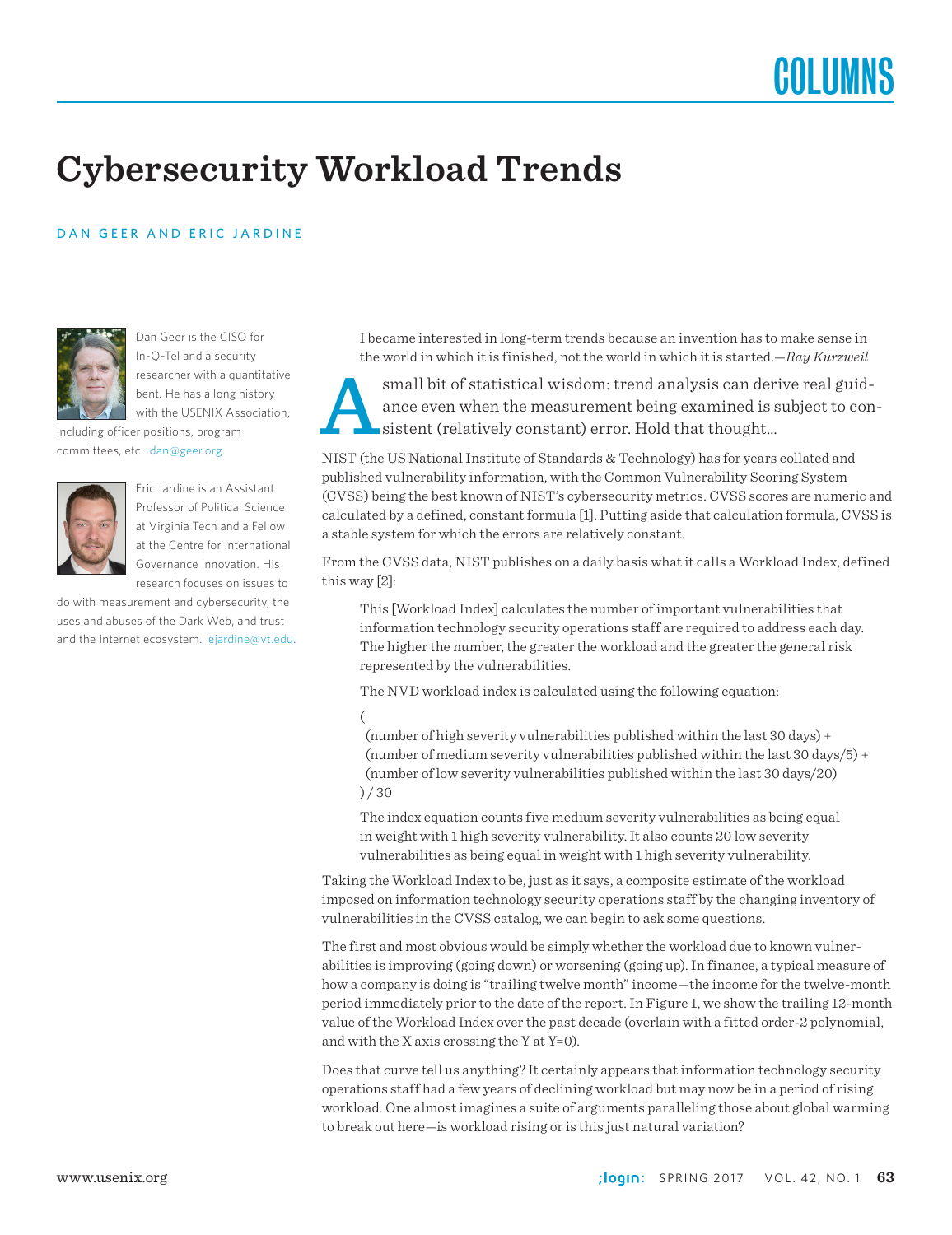## **COLUMNS**

### Cybersecurity Workload Trends



**Figure 1:** Trailing 12-month Workload Index

There is no shortage of qualified

candidates at an affordable cost

In finance, the measure of variation is called "volatility," usually expressed as the trailing 12-month standard deviation. So, in Figure 2 we show exactly that, the trailing 12-month standard deviation of the Workload Index (again overlain with a fitted order-2 polynomial, and with the X axis crossing the Y at Y=0).

We might now ask (ourselves) how strong is the indication that volatility in the Workload Index is rising? Nassim Taleb, whom you may know from having read some of his *Incerto* tetralogy [3], has characterized a system with rising interconnectedness as one where a "black swan" event can (will) occur. In particular, he suggests that our hyper-connected society is "undergoing a switch between [continuous low grade volatility] to ... the process moving by jumps, with less and less variations outside of jumps." The NVD Workload Index cannot itself answer a conjecture that

 $10%$ 



**Figure 2:** Trailing 12-month standard deviation (volatility)

serious vulnerabilities are becoming rarer except for the few that slip through and are found to be more serious than ever. What do you see in Figure 2?

So what is the meaning of "workload" anyhow? Can we think of it as interest on technical debt? Does it need some sort of normalization to be a worthy basis for decision-making? There is no doubt that the source of risk is dependence, particularly dependence on the stability of system state, so is this workload measure, along with other measures, a way to price our dependence? Or is it something else?

Let's think first about economy-wide effects. The number of schools offering instruction in cybersecurity has skyrocketed in the last decade [4]. All those people entering the field should have the effect of divvying up the workload, shouldn't they? The Index of Cyber Security [5] looked at one form of that question, asking it twice, 40 months apart: "As you look to fill vacancies in your organization, which of the following describes the status of the current job market for information security professionals?"



**Figure 3B:** April 2016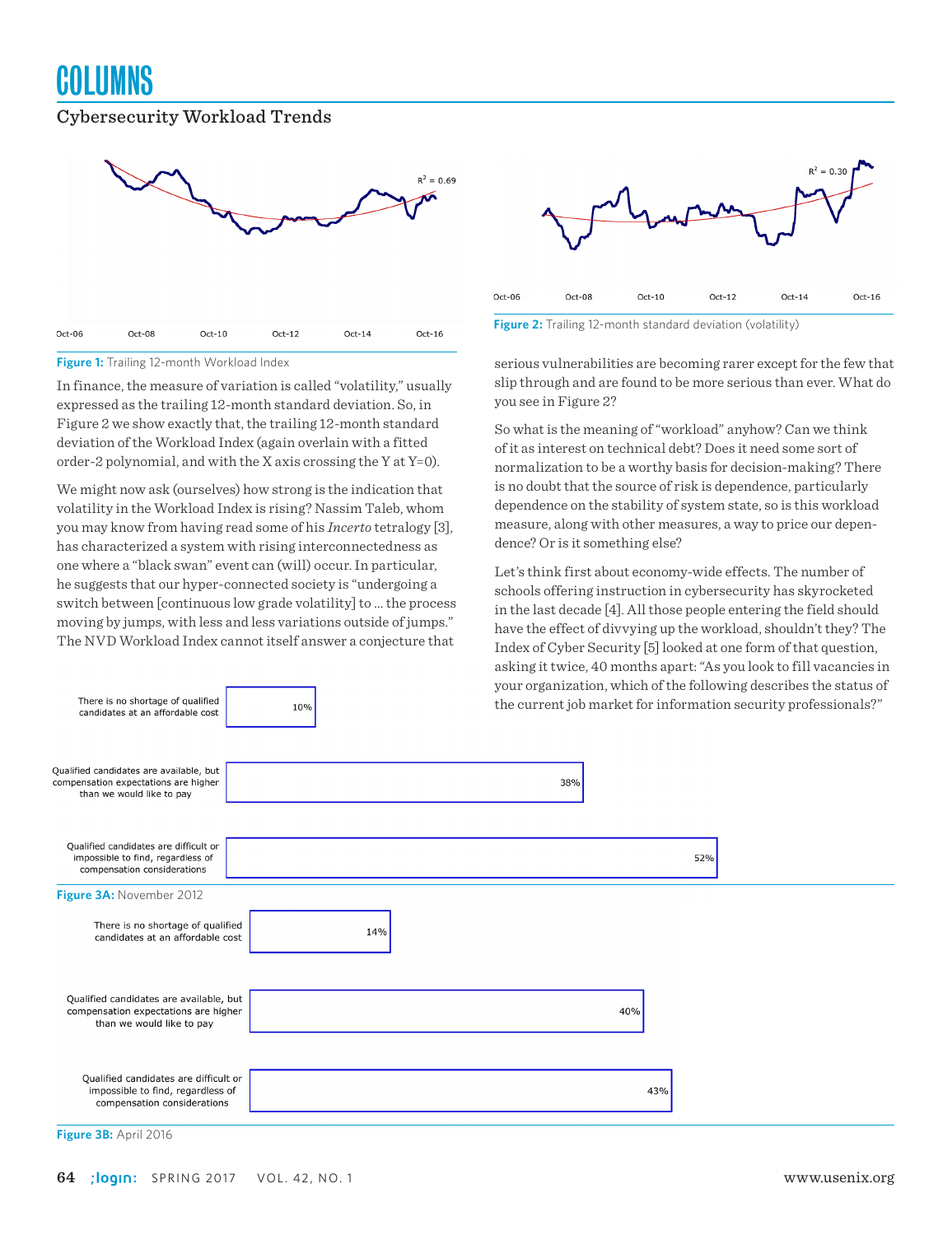**COLUMNS** 

### Cybersecurity Workload Trends

|              | 2006  | 2007 | 2008 | 2009 | 2010 | 2011 | 2012 | 2013 | 2014 | 2015 |
|--------------|-------|------|------|------|------|------|------|------|------|------|
| mean WI      | 10.79 | 9.59 | 8.69 | 8.96 | 5.99 | 5.98 | 6.51 | 6.05 | 7.88 | 7.65 |
| 100K workers | 4.01  | 4.67 | 4.75 | 4.71 | 5.37 | 5.53 | 6.05 | 6.02 | 6.29 | 6.52 |
| WI/100K      | 2.69  | 2.05 | 1.83 | 1.90 | 1.12 | 1.08 | 1.08 | 1.01 | 1.25 | 1.17 |

**Table 1:** Workload Index normalized by number of workers

| 2006   | 2007   | 2008   | 2009   | 2010   | 2011   | 2012   | 2013   | 2014   | 2015   |
|--------|--------|--------|--------|--------|--------|--------|--------|--------|--------|
| 54,111 | 47,480 | 42,170 | 38,476 | 37,992 | 39,593 | 43,066 | 47,406 | 50,962 | 55,367 |

**Table 2:** Bachelor's degrees in computer and information sciences

Figure 3A shows the answer in November 2012, while Figure 3B shows the answer in April of 2016.

From the first sample in 2012 to the second in 2016, the idea that "qualified candidates are difficult or impossible to find" fell by almost 10 percent. The answer that those frontline security managers gave implies an increasing supply of competent individuals with whom to share the workload. Can we normalize to that? And if we do, might that tell us more about the level of cybersecurity risk from technical vulnerabilities in the economy?

Table 1 shows the yearly average Workload Index number from 2006 to 2015, which can, in turn, be normalized by the US Bureau of Labor Statistics dataview for the number of workers in the category "Computer and information systems managers" [6]:

The data in Table 1 is redrawn as a chart in Figure 4, again overlain with a fitted order-2 polynomial. If you imagine plotting the mean Workload Index onto Figure 4 as well, you would have a line that declines into 2011, but then increases a fair amount from there on in. In this case, we see a steady decline and flattening of the curve when the index is normalized to the number of workers. Framed in this light, the "workload" posed by new vulnerabilities has gotten better since 2006 and remained relatively flat ever since. (Note that BLS data for the preferred category "Information security analysts" only began in 2011, so that category cannot yet be used for decadal views.)

Managing a variable amount of risk in a large system is only partially about the particular risks currently in that system; it is about the history (and future) of scaling factors as well. Some-





times, from 2006 to 2011, for example, when the mean score on the Workload Index was declining, one might naturally have inferred that cyberspace was becoming safer. Should we now infer that that welcome decline has stopped?

Over the last decade, the number of new graduates entering the workforce with computer science degrees fell and then rose, as seen in Table 2.

Those annual graduation numbers, as it turns out, are not correlated with the numbers of "Computer and information systems managers" in the workforce  $(r = .18)$ , so either there is a lot of turnover among those jobs or the graduates are going somewhere else. So we will stick with "Computer and information systems managers" as our description of who is handling the vulnerability workload. But the Workload Index is really about how much work there is to be done. If we think of the work to be done as handing each member of the workforce a to-do list, then we would multiply the workforce count by the Workload Index and call that a measure of the work pending in the economy at large, viz., the size of the to-do list in the economy at large. That gets you Figure 5.

This mathematical manipulation generates an economy-wide to-do list, but labor markets can be sticky, as evidenced by the lack of a correlation between new computer science graduates and computer and information systems managers. This means that the "real" level of risk in the system might not have translated over into enough workers to actually handle the daily updates and patches needed to address the Workload Index. In

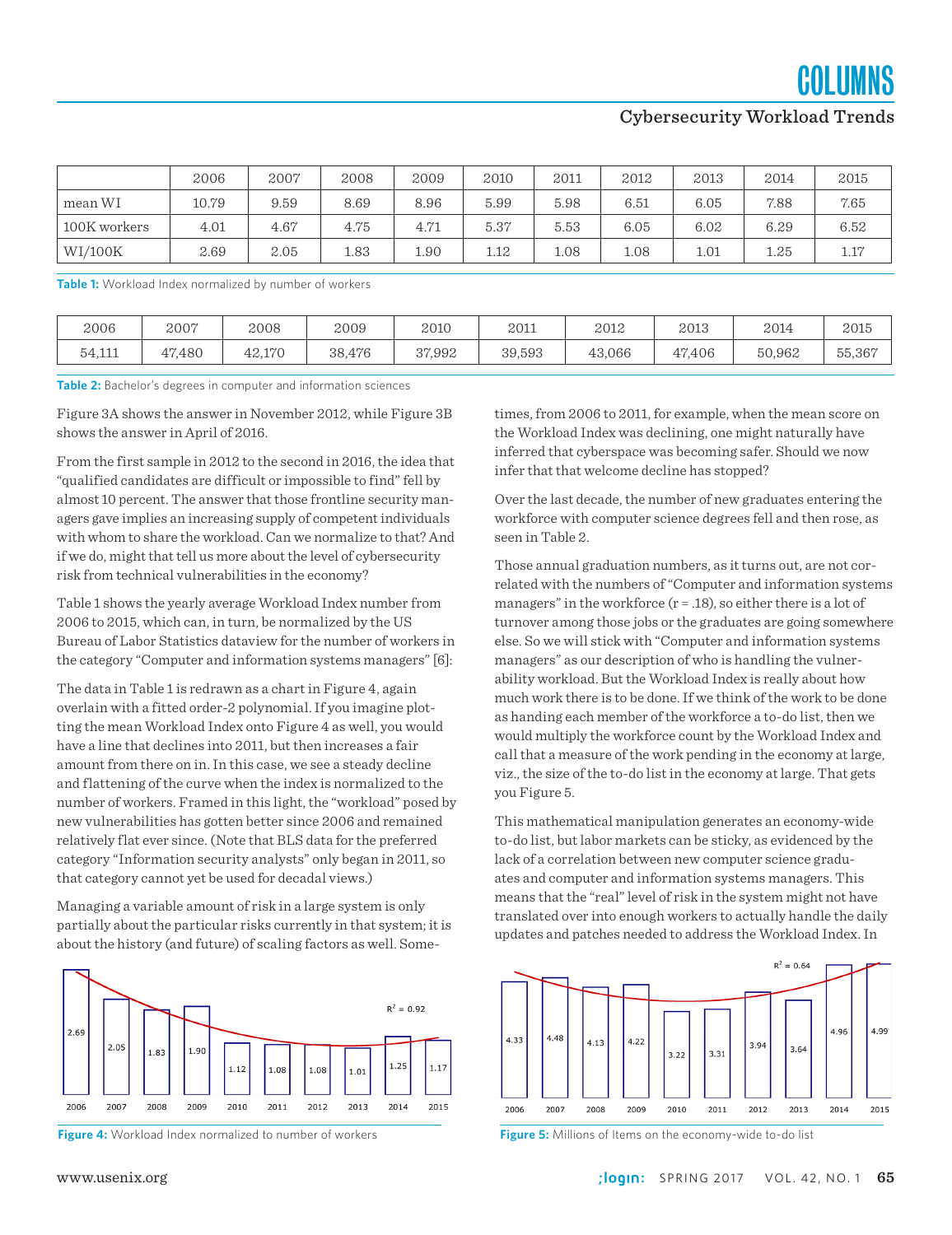### Cybersecurity Workload Trends

such a situation of a labor market failure, the formula for the economy-wide to-do list would be something like *Y* = Workload Index \* (computer and information systems managers + *X*), where *X* is the number of workers who should be working in the system but are not due to market lags. *X*, in a world of imperfect information and with humans who need to be educated and trained, would be some positive value—at least until we swing past the labor market saturation point into a surplus labor situation.

What would this do to the numbers in Figure 5? If the component parts of the product get bigger, so will the resulting to-do list. Does that look like things are getting tougher? Probably, which certainly makes the case for automation at some level.

So we are left with the original Workload Index and two transformed measures—the normalized Workload Index per worker and an economy-wide to-do list—but which of these is "right"? Which aids and which distorts our understanding of the level of technical risk in cybersecurity? There is more to be done on questions of measurement and cybersecurity [7], but the three measures illuminate three different things and are useful for different purposes.

First, the Workload Index works. It is consistent in how it measures vulnerabilities, providing a replicable time-series measure of the technical problems that plague our systems. The almost u-shaped structure of the Workload Index between 2006 and 2016 suggests, tentatively at least, that technical vulnerabilities might be a bit cyclical. That is useful information to have; firms and the economy can adjust accordingly.

Second, the normalized measure shows that with an expanding IT workforce, the total technical work per worker in the system is not too much worse than it was before. These numbers suggest calm in the face of sensational data breaches that affect millions (or possibly billions). The average network size that people can access once they have breached a system is probably getting bigger, but this measure suggests that keeping any particular part of the system secure on a technical front is not yet a mounting task.

Third, the economy-wide to-do list shows how an increasing worker count and a relatively constant Workload Index can generate a lot of work overall. These numbers suggest that things are getting worse, because the economy is exerting so much effort to keep things afloat. A real trouble here is that more work can mean more room for error, especially if humans remain at the forefront. Additionally, opportunity costs are real. Every hour a worker spends keeping the network safe is an hour which that person could have spent doing something else, something productive rather than protective. At a certain point, the economywide to-do list will get too big, the wasted hours will grow too large, and we will have to move towards more automation to keep the networks working and our workers free to do other things.

#### *References*

[1] NIST Vulnerability Workload Calculator: nvd.nist.gov /CVSS/v3-calculator.

[2] NIST Vulnerability Workload Index: nvd.nist.gov/Home /Workload-Index.cfm.

[3] Nassim Taleb, *Incerto* tetralogy: *Fooled by Randomness*, *The Black Swan*, *The Bed of Procrustes*, *Antifragile.*

[4] Cybersecurity and higher education: digitalguardian.com /blog/cybersecurity-higher-education-top-cybersecurity -colleges-and-degrees.

[5] Index of Cyber Security: www.cybersecurityindex.org.

[6] US Bureau of Labor Statistics: www.bls.gov/cps/tables .htm#charemp.

[7] E. Jardine, "Garbage In, Garbage Out: Measuring the Effectiveness of Remedial Cybersecurity Policies," working paper.